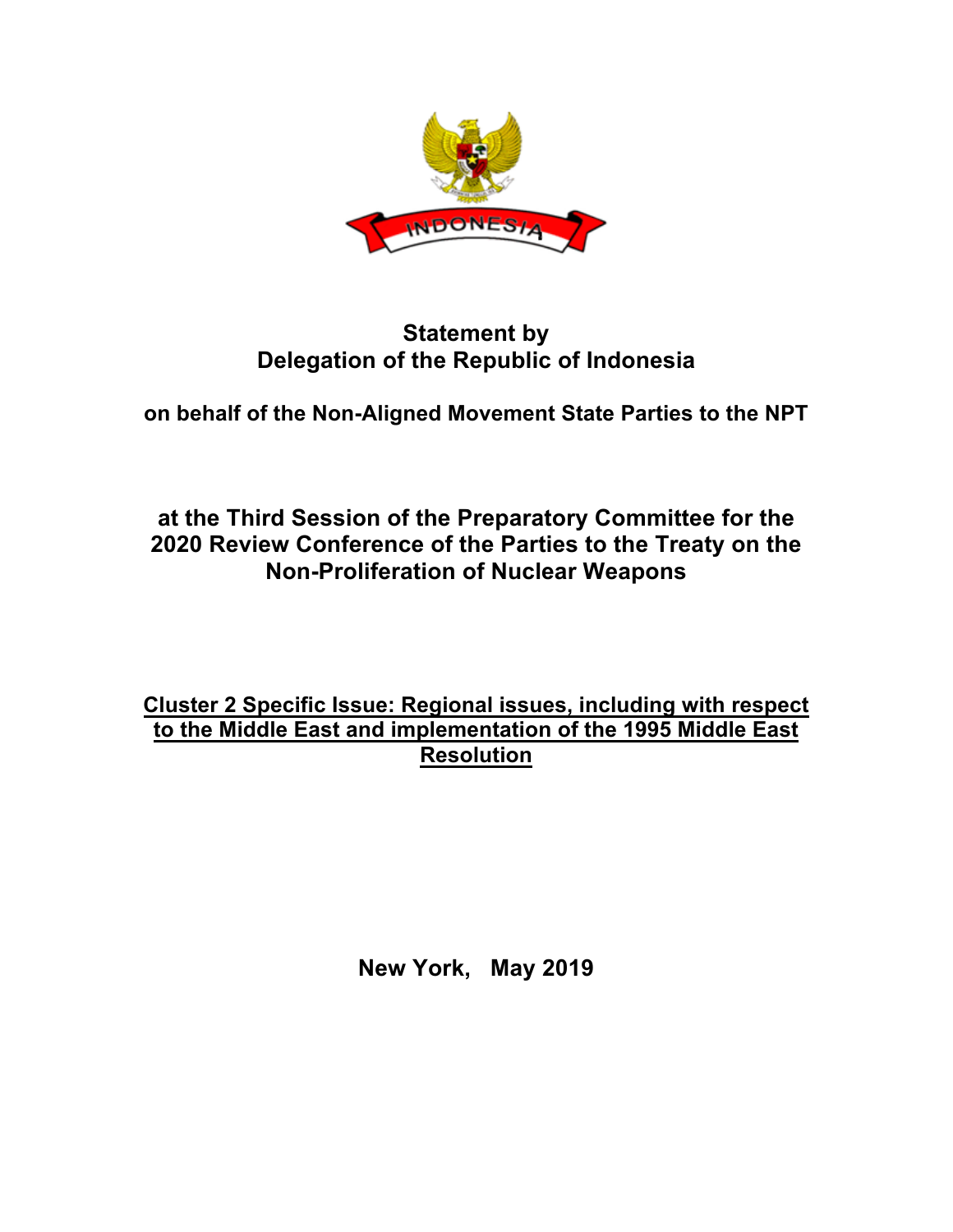Mr. Chairman,

- 1. The Group reaffirms that the Treaty recognizes the right of any group of States to conclude regional treaties in order to assure the total absence of nuclear weapons in their respective territories, which the Group considers to be a contribution towards the total elimination of nuclear weapons. The Group further welcomes the efforts aimed at establishing nuclearweapon-free zones in all regions of the world, and in this regard strongly supports the establishment of a nuclear-weapon-free zone in the Middle East.
- 2. The Group expresses deep concern over the long delay in the implementation of the 1995 resolution on the Middle East and urges the three co-sponsors of the resolution to fulfill their responsibility by taking all necessary measures to fully implement it without any further delay.
- 3. The Group expresses its serious concern that no progress has been achieved with regard to Israel's accession to the Treaty, the placement of all Israel's nuclear facilities under the IAEA full-scope safeguards and the delay in the establishment of a nuclear-weapon-free zone in the Middle East, all of which are objectives and priorities that were stressed at the 1995, 2000 and 2010 Review Conferences.
- 4. The Group affirms its commitment to the establishment of a zone free of nuclear weapons and other weapons of mass destruction in the Middle East region in accordance with the 1995, 2000 and 2010 Review Conferences Conferences and calls on the international community to fulfill its responsibilities in implementing the 1995 Resolution on the Middle East and to continue supporting the realization of this noble objective.
- 5. The Group deeply regrets that the sponsors of the 1995 resolution on the establishment of a nuclear-weapon-free zone and other weapons of mass destruction in the Middle East have not fulfilled the commitments they made in the 2010 plan of action on the implementation of the 1995 Resolution.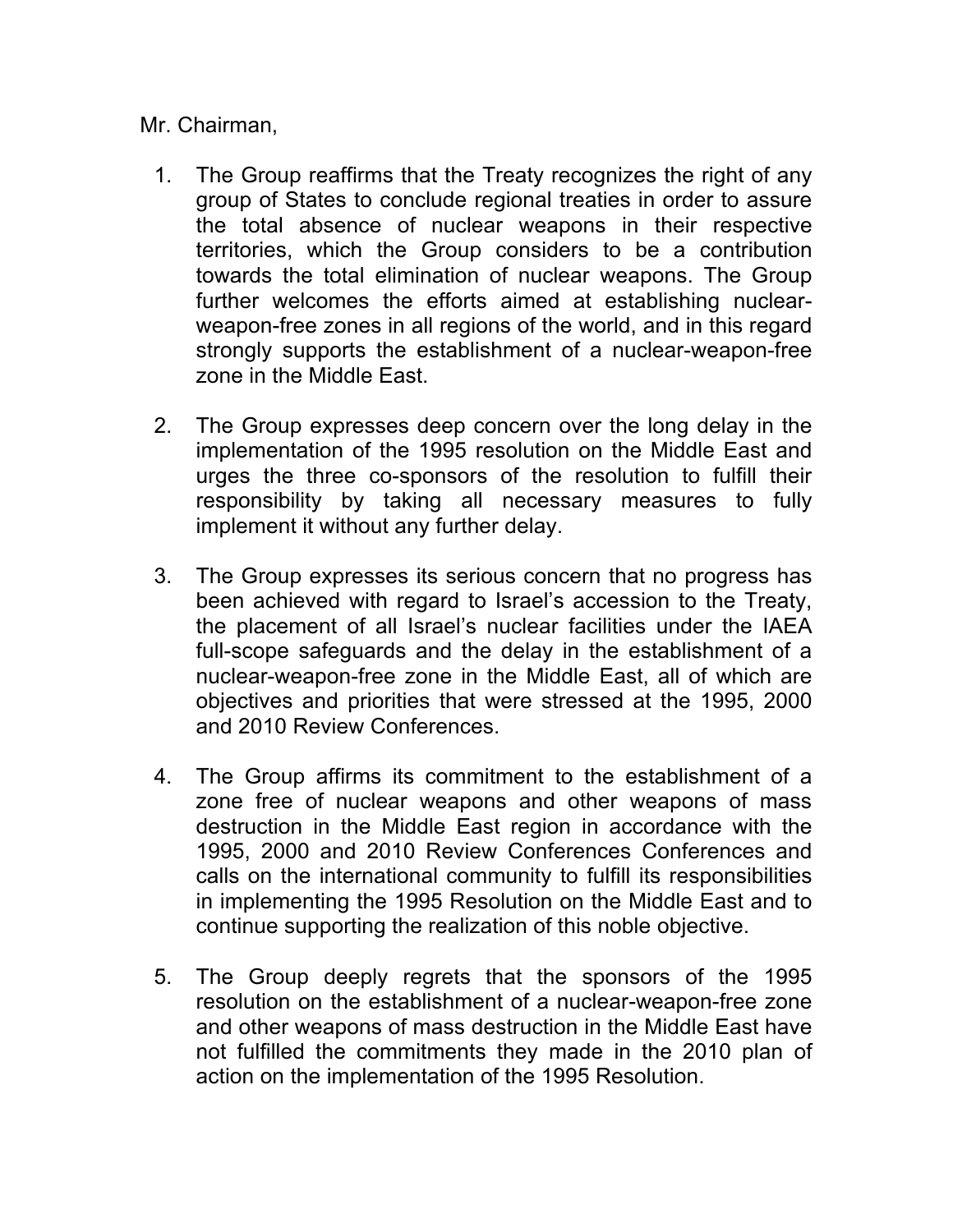- 6. The Group underlines that the 2020 Review Conference should substantially focus on the Middle East, including through the establishment of a subsidiary body to its Main Committee II to assess the implementation of the 1995 resolution on the Middle East, as well as creating a standing committee comprising members of its Bureau to follow up intersessionally on the implementation of the recommendations made by the Review Conference concerning Israel's prompt accession to the Non-Proliferation Treaty and the placement of all its nuclear facilities under the IAEA full-scope safeguards, which should report to the 2025 Review Conference and its Preparatory Committee.
- 7. The Group expresses its disappointment that, as a result of opposition by the United States, the United Kingdom and Canada at the 2015 Review Conference consensus on new measures regarding the process to establish a Middle East zone free of nuclear weapons and all other weapons of mass destruction was not achieved. The Group is concerned that the persistent failure to implement the 1995 resolution, contrary to the decisions made at the Treaty's Review Conferences, undermines the non-proliferation regime effectiveness and credibility of the Treaty and disrupts the delicate balance between its three pillars, taking into account that the indefinite extension of the Treaty is inextricably linked to the implementation of the 1995 resolution Reaffirming that the Resolution remains valid until its objectives are fully achieved, the Group strongly calls for its implementation without any further delay.
- 8. The Group welcomes United Nations General Assembly Decision 73/546 entitled "Convening a Conference on the Establishment of a Middle East Zone Free of Nuclear Weapons and other Weapons of Mass Destruction" and calls upon the Review Conference to support its implementation. The Group urges all countries in the Middle East, without exception, to actively participate in the conference and conduct negotiations in good faith to bring to a conclusion a treaty establishing such a zone. The Group, stresses that the 1995 resolution and other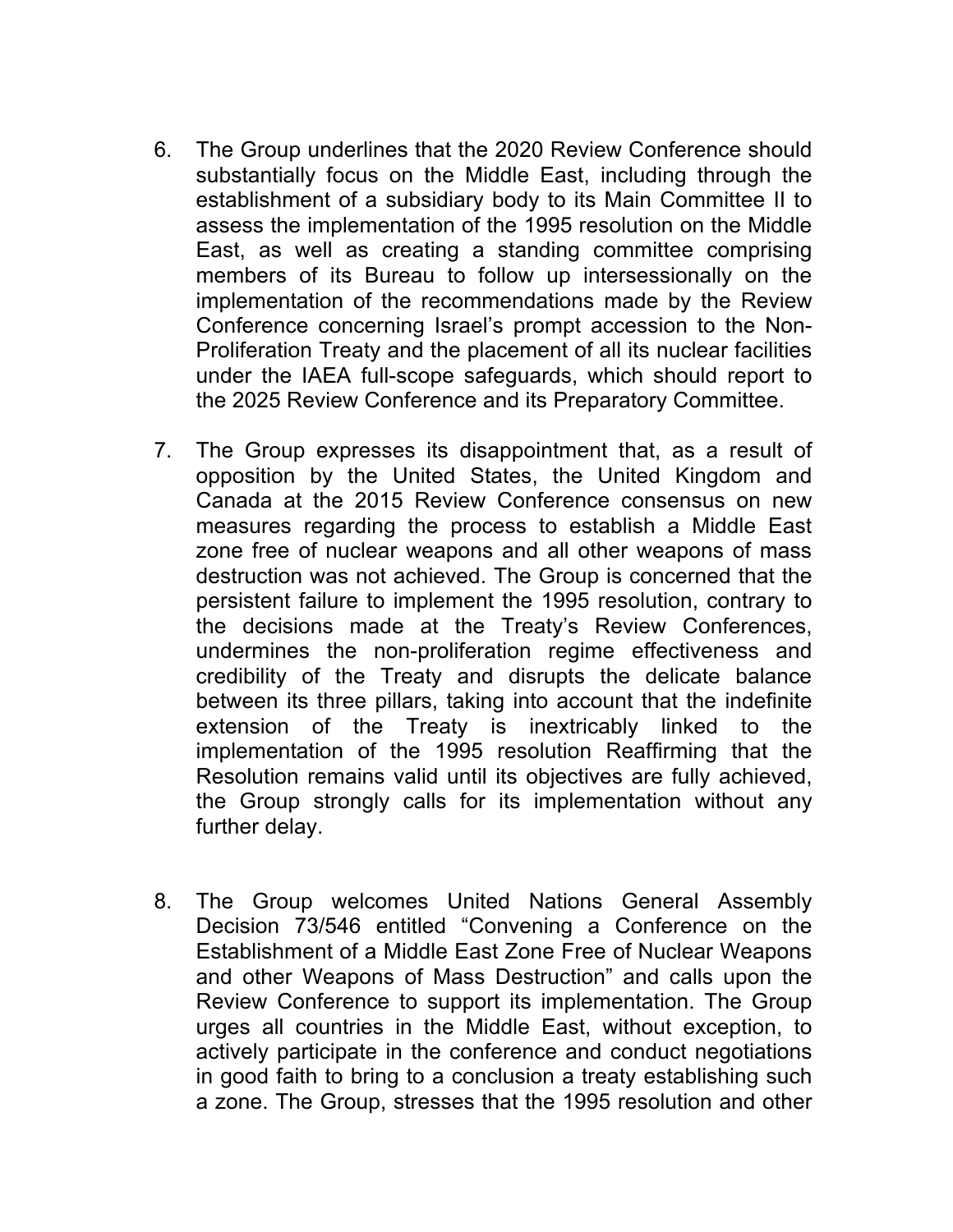decisions on the subject adopted within the context of the NPT Review Conferences remain valid until the objectives are achieved, and the implementation of Decision 73/546 is without prejudice to their validity and shall not also be construed as their replacement.

- 9. Without any prejudice to their related responsibilities within the context of the Review Conferences to the NPT with regard to the Middle East, the five nuclear-weapon States should provide all necessary support for the implementation of United Nations General Assembly Decision 73/546, and should present reports on their actions in this regard to the future sessions of the NPT Review Conference and its Preparatory Committee.
- 10. The Group expresses great concern over the acquisition of nuclear capabilities by Israel, which pose a serious and continuing threat to the security of neighbouring and other States, and condemns Israel for continuing to develop and stockpile nuclear arsenals. The Group also reaffirms that stability cannot be achieved in a region where massive imbalances in military capabilities are maintained, particularly through the possession of nuclear weapons, which allows one party to threaten its neighbours and the region, and constitutes a threat to international peace and security.
- 11. The Group demands that Israel, the only country in the region that has neither joined the Treaty on the Non-Proliferation of Nuclear Weapons nor declared its intention to do so, renounce possession of nuclear weapons, accede to the Treaty without any precondition or further delay as a non-nuclear-weapon State, place promptly all its nuclear facilities under the IAEA full-scope safeguards in accordance with Security Council resolution 487 (1981) and conduct all its nuclear-related activities in full conformity with the non-proliferation regime, in realizing the goal of universal adherence to the Treaty, in particular in the Middle East.
- 12. The Group strongly rejects the claims contained in a working paper submitted by one State Party that the NPT Review Conference cannot be the primary mechanism for progress on